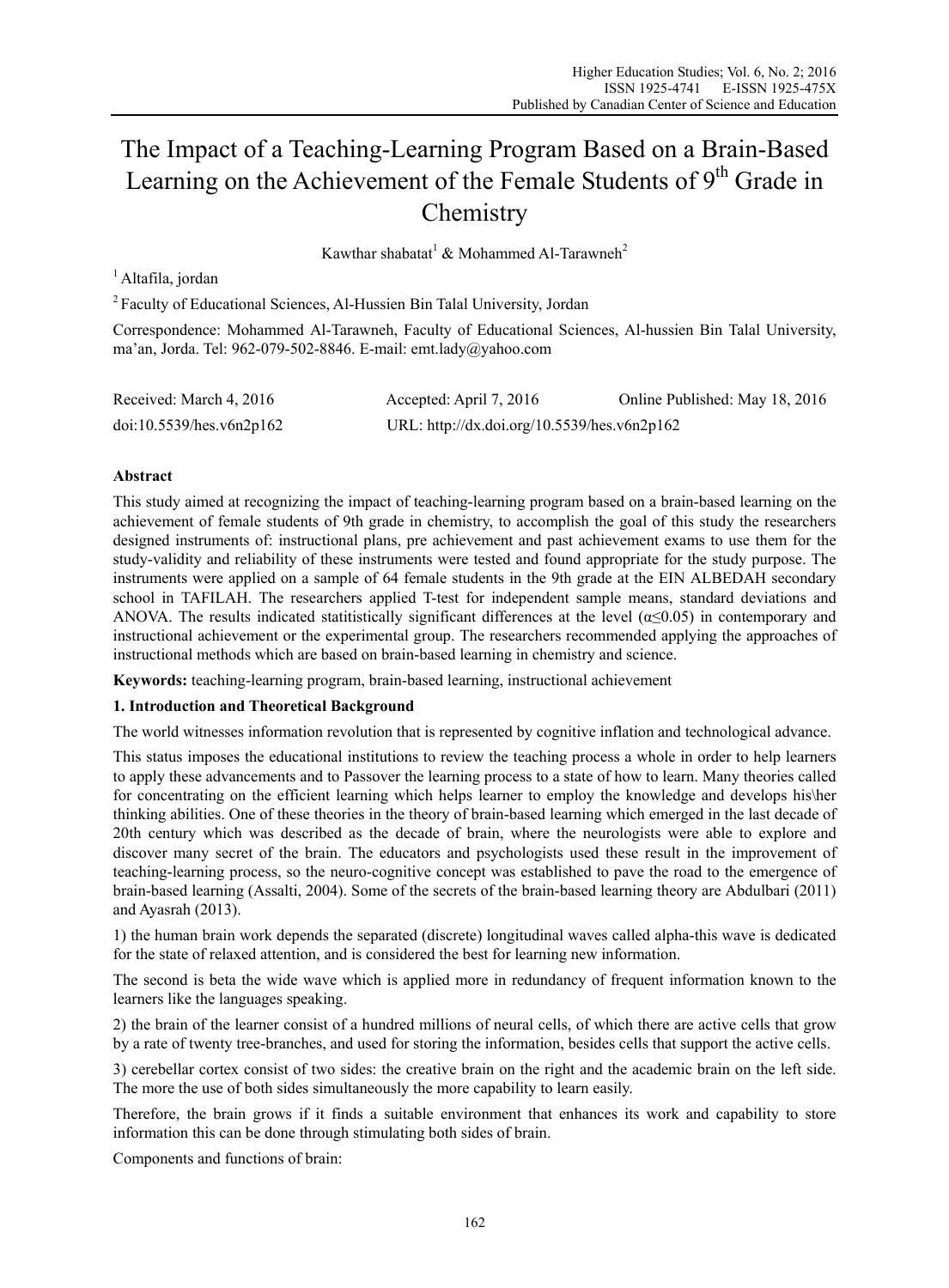Hashash (2008); Abdulmawla (2008) and Najafi (2013) suggest that brain in divided in to three main components. The forebrain which consist of the following.

## *1.1 Thalamus*

This parts contributes to organizing the external appearences of emotions because it is responsible for the selective attention. It has two parts, the right on helps in focusing the attention to the central image while the left part steers the attention to the things and phenomena that can be transformed into words.

## *1.2 Hypothalamus*

This part helps in regulating the body heat and other bio simulators like thirst, hunger.

## *1.3 Peripheral*

This part processes the emotional experiences.

## *1.4 Cercbrum*

It is the largest part in the brain and contains neural centers elated to the sensual, kinetic and major operations like memory and thinking-on the surface of the brain there are curvatures (flexions) called convolutions. Between the convolutions of the brain there are seams that divide each cerebral hemisphere to lobes knows as the bones of the skull which corer it.

These cloves are the temporal lobe which contains the functional spots such as the auditory cortex; the parietal lobe which is responsible for the sensual interpretation, compatibility among different senses; and the near lobe which is responsible for vision functions.

## **2. Midbrain**

This component is responsible for the basic processes for activation, attention and control of the cerebral reflections like eye blink and sudden movement of head. Therefore many understanding problems and learning difficulties relate to the disorders of midbrain in relation to the cortex.

## **3. Hindbrain**

This component consists of three parts.

## *3.1 Cerebellum*

This part is located behind the arch and medulla oblongata, and receives the incoming information related to the status of body joints and limbs. It receives the information of brain about the desired status of these limbs, coordinates information the sends it to the spinal cord. This process affects the skeleton muscles to contract and diastole. The damage of cerebellum cases a constriction reflex of muscles and uncontrolled movements of the voluntary muscles besides loss of balance.

## *3.2 Arch*

This part contains centers that collaborate with the medulla oblongata centers to control the rate and depth of respiration.

# *3.3 Medulla Oblongata*

This part contains the centers that control the blood circulation, respiration, which its damage leads to death.

The brain consists of two kinds of cells: the neural cells that compose 10% of total brain cells. These cells affect the role of brain in learning and thinking. The second type of brain cells is the gluten cells which compose 90% of brain cells. The gluten cells play a role in getting rid of the dead cells, regulating the functions of immunity system as well as offering a structural support to improve the protection of the brain, transfer the nutritional elements and formation of the blood barrier of brain.

Figure1 show the components the brain.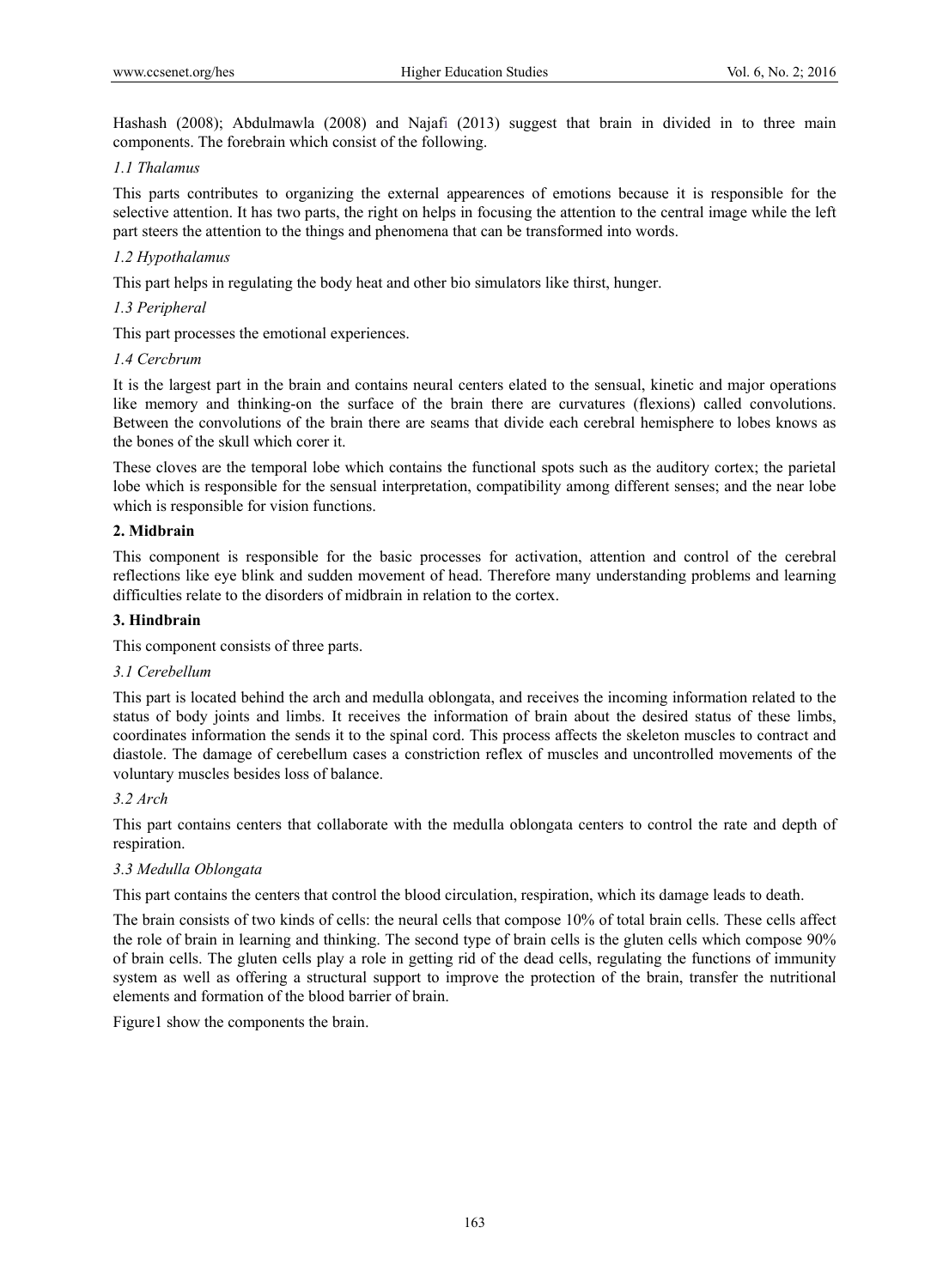

Figure1. Brain components

The brain-based learning several principles as mentioned by Tenssen (2012) as follow:

## 1) Learning outcomes

The brain prepares initial draft of the new instructional materials, since brain seldom gets the learning from the first trial. By the time the brain updates the drafts to improve the meaning. When the brain is oriented to a good it comprehends in a way better than the random learning.

## 2) Flexible memory

This memory enhances the learners memory through practicing and repetition under different conditions. Memories are subject to forget fullness by the time due to external conditions, since memories that are not encoded and encrypted will be lost quickly.

Abu Alssaeed (2005) and Caine R. and Caine G. (2000). These principles can generate teaching strategies used in teaching situations as follows:

## 1) The brain is social

It is influenced by the social interaction as for example the development and listening to other people. The suitable strategies are the collaborative learning, work in groups in the class, debates among students either individuals or groups as well as the collective contests.

## 2) Looking for the meaning in instinctive

It is an interpretation of our feelings, which change by age and respond to our new stimuli. The applied strategies for this principle are use a video film to develop the stored experiences in the brain, the predefined preparation of topic to provide students with a general and illustrative framework, and spare some time for thinking and meditation.

## 3) Emotions are important for learning

The scientists in the past ignored emotions and did not recognize the relationship between thinking and emotion-each experiences is associated with an emotion. The adopted strategies: provide opportunities to express the feelings and emotions, role playing, report writing, training of relaxed awareness and the formal regulator.

## 4) Human being has two types of memory

A static and dynamic memory. The static memory show us why do we learn separate facts, while the dynamic memory determines our place and registers the events we make.

The adopted strategies memorization aids, change of environment (hall, session, …), field trips, use of computer and internet, transparency and abstracts, make projects and change the volume and pitch of the voice.

## 5) Developmental learning

Despite that the brain is a complicated structure, but it is very flexible change able and learn able.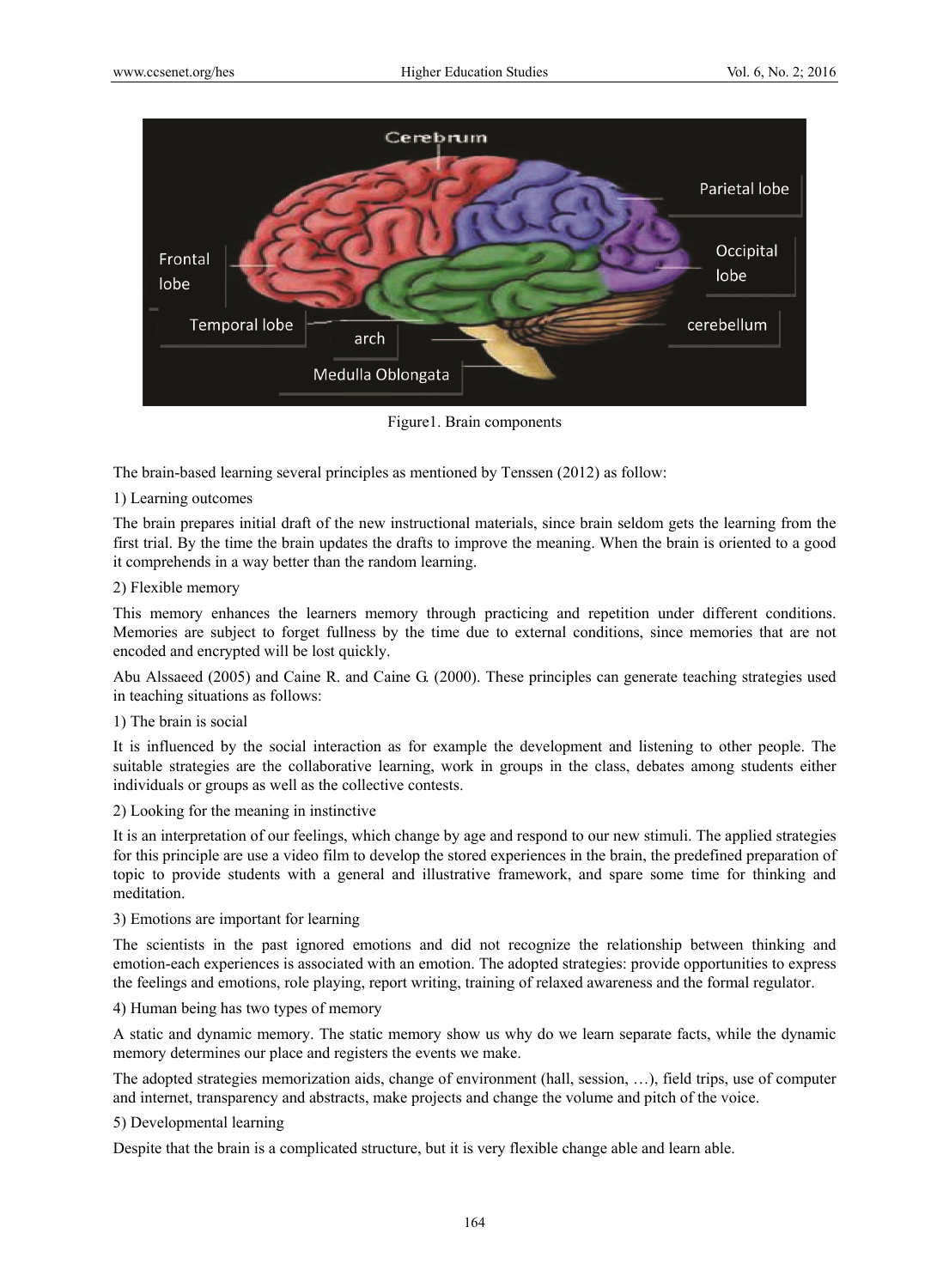The brain grows through the vital experiences which lead to neural links and chemical secretions. The physical structure of brain does not grow only by the protection and nutrition but also through the live experiments which lead to new links. The teaching strategies adopted this principle are: concepts charts, classification, and brain storing.

## 6) The brain learns in a unique method

There are no brains similar in the neural links, so each learners acquires experiences and learns in a way that suits his/her brain through the social and cultured environment.

The adopted strategies here are: self assessment, make research upon the choice of the student and diversification.

The brain-based learning theory had generate some teaching strategies like:

#### 1) f=Formal or perceptive regulator

It is the organizing of concepts in the form of interrelated networks. This organization helps the learner to arrange his/her idea, summaries, and discover the details and lost information.

#### 2) Brain storming strategy

This strategy is based on generation of ideas about atopic,where the student is allowed to think freely without intervention by the teacher .this strategy is applied with a small group or the class in a whole .

#### 3) Strategies of kwl

These abbreviations denote to know wanted learning. These strategies are applied in the beginning and end of each learning module, and are consistent with the brain (Assalti, 2004; Addasouqi, 2013; Abdulbari, 2011).

The Brain-Based Learning (BBL) theory had influenced all elements of teaching-learning process as follow:

#### 1) curricullum

The curriculum is all experiences acquired by the student under the supervision of the school. The researchers suggest that principles of BBL should be taken into account, which were indicated by Jensen; cain and cain. These principles include the implication of curriculum with attractive stimulate in presenting the concepts, organizing the knowledge as networks and charts, enrichment the classroom, and providing the safe psychological environment.

## 2) Teaching

It is a human process conducted by the teacher through providing a model teaching environment to help learners to achieve the educational different goals. The BBL theory distincted between two types of learning:

## (a) Brain-Harmonized learning

Such learning is facilitating and joyful, with the absence of threat, besides providing the possibility for moving and sitting upon the define of learner, as well as increase relaxation, reduce or eliminate the fear and anxiety of learner when encountered by the strong challenges in the environment, in addition to establishing a learning environment that encourage the learner to indulge in the learning experiments.

## (b) Anti-Brain learning

This type threats the learner and teacher alike through using the punishment and negative expressions.

It is used for tests accompanied by tension and ends by the finish of exams. It applies the lectures in a large extent and emphasizes the content (Alkhataibih, 2007; Assalti, 2004; Almorabit, 2013).

## (c) Assessment

It is the judgment of achieving the goals teaching-learning process, besides proposing the suitable mean to avoid the obstacles and enhancement the control of teaching-learning process. In this learning type we should apply the self assessment strategy, student record and cumulative file.

Alamiri (2002) indicates three teaching techniques related to BBL strategies as follow:

#### a) Indulgement

It means creation an environment that encourage learner to get involved in the teaching situations.

#### b) Relaxation

It is an attempt to eliminate the fear and hesitation o learners when encountering challenges.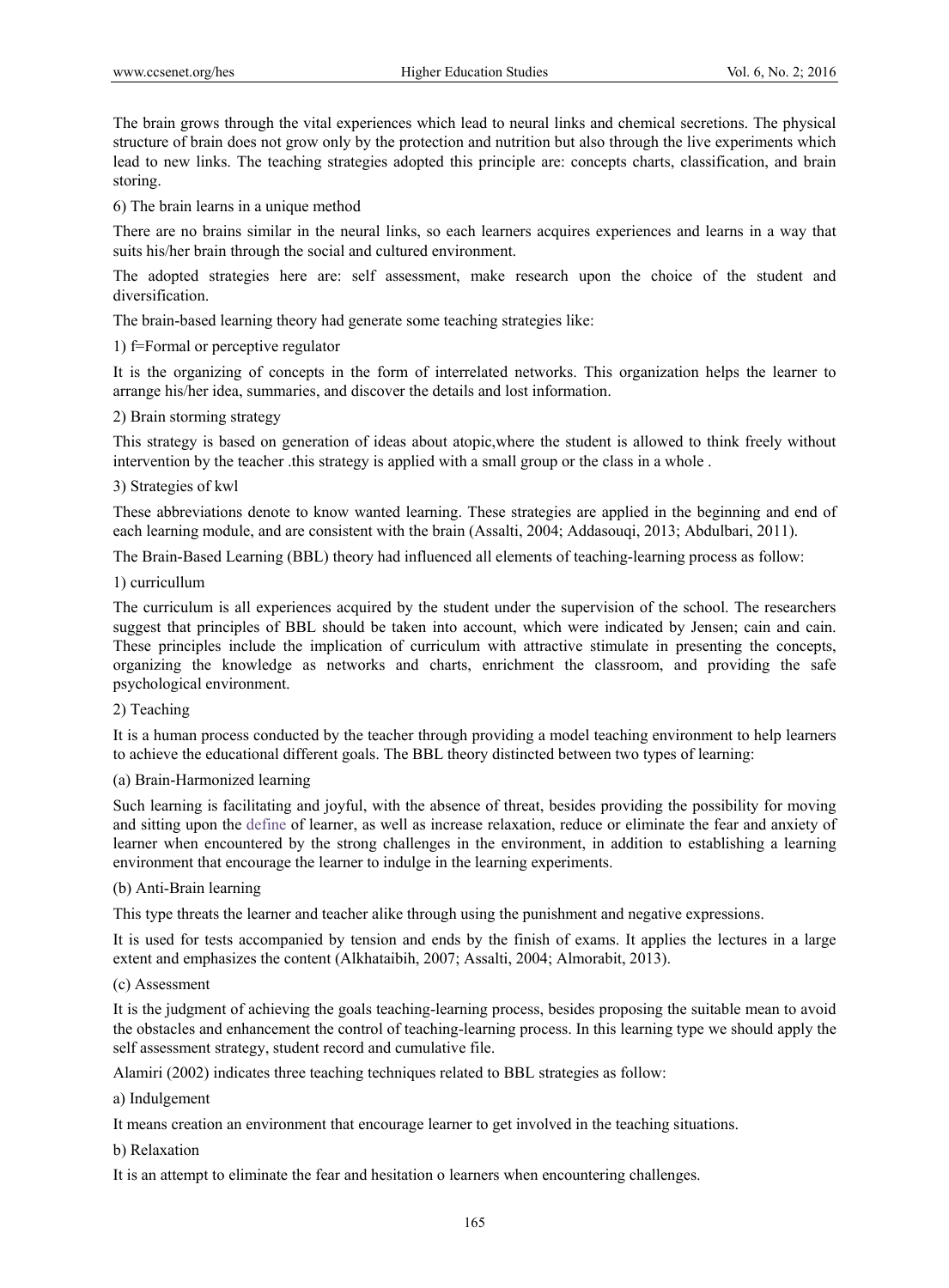## c) Active processing

It is the permission to learner to processing the information and supporting it with another information.

During teaching the topics of electrochemical cells, acids interactions with bases, the researchers applied some of the teaching strategies emerged from BBL theory as the formal (peraptive) regulator, concept charts through organizing concepts from general to specific and clarification of its interrelations.

Others strategies used were brain storming which permit the learner free thinking and let him/her encounter challenges situations, besides the review of previous topic before continuing to the next topic.

The researchers also applied the strategies of feedback assessment, collaborative learning through groups, role playing, debate and discussions, summaries, besides providing the safe psychological classroom environment through free movement and sitting upon the define of the student as well as allowing drinking water.

Alsati (2004) and marji (2010) indicated that BBL has several stages as follows:

#### 1) Preparation stage

This stage consists of briefing about the topic to let the learner from mind perception on the topic, hence representing the new information and processing and prepare the brain of learner with interrelated topics.

2) Acquisition and directed indirect learning

This stage emphasizes on the importance of forming neural relations directly or indirectly such as: lecture, visual tools, the environmental stimulate and the contests.

3) Eelaboration stage

This stage is required by teachers to integrate the learner in the class activities for the deep comprehension and exploring the interrelation among topics through implicit and explicit learning strategies like the brain storming and summarization.

#### 4) Memory formation stage

This stage aims at enhancing the learning where the brain of learner will encode what he/she learned.

There are factors help to retrieve information like good nutrition, the adequate rest and link age to the prior learning.

## 5) Functional integration stage

This is the last stage of learning in which learning is used foe enhancement and expansion through encouraging learners to questioning about the importance of achieving the goals of learning content, besides clarification the concepts and principles in the content.

The researchers adopted these stages during the planning of teaching situations, and implementation of teaching topics of electrochemical cells and acids-bases interactions.

Due to the importance of BBL in teaching chemistry, a vital curriculum that has a great role in the modern life, which implies concepts, principles, laws and theories that explain many phenomena in life and nature, we should apply efficient teaching techniques and approaches that help learners to build up the knowledge in a meaningful function besides developing the mental capabilities of students.

The ministry of education in Jordan approved four textbooks in chemistry, physics, geology and biology since 1989, in order to provide students with more attention to the concepts of each topic.

The educational and teaching institutions apply the measurement of changes by learners through the achievement exams. The development of achievement of learner is considered one of important objectives that educators seek to obtain, because it is the criterion by which teachers success and progress, throughout the study stages, can be measured (Alfilimbani, 2014).

Measurement of achievement was defined by Sa'adah and Ibrahim as a procedure through which the behavior of learner can be observed and accomplishment of the learning objectives.

There are many factors that affect achievement such as (Alfilimbiani, 2014):

1) Learner elements

His/her mental capabilities, motivity, interests, ability for learning, and capability for comprehending the information.

2) Family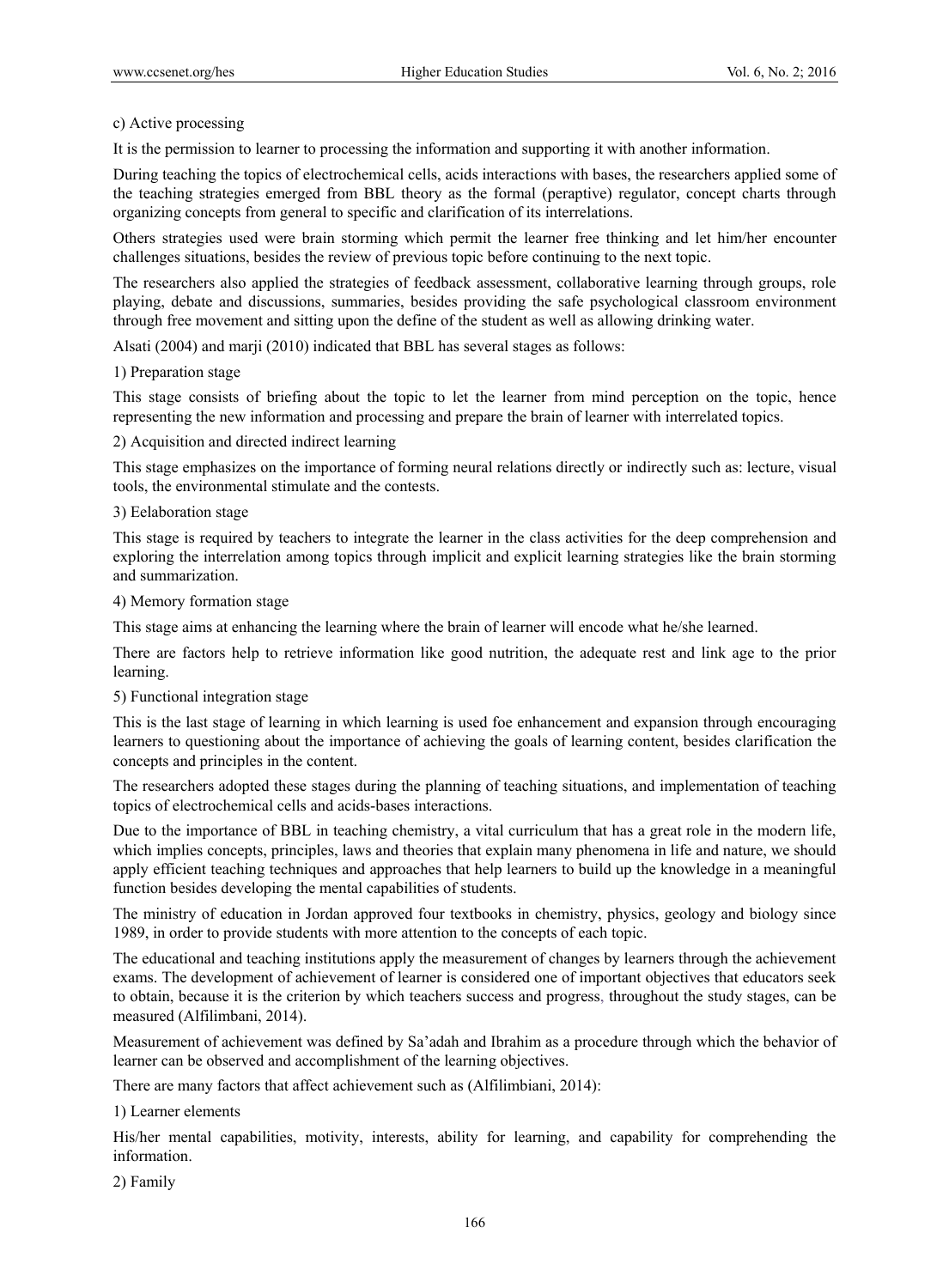The family provides the social and psychological security and prepare the conditions and atmosphere that fit learning process.

3) Teachers

The teachers approach of treating thee learner, his/her technique in presenting topics have a great influence in the teaching outcomes.

4) School

The school provides the physical environment like classroom, labs, play yards, and safe environment.

5) Curriculum

The curriculum should comply with the developmental characteristics of learner and take into account the individual differences of learners besides taking into account the horizontal and vertical integration of lessons and topics.

6) Teaching methods

By using efficient teaching methods that focus on the learner and provide him/her the chance for self learning.

In our study we used a teaching method emerged from BBL to investigate its impact on achievements, with considering (Jensen, 2012) indication in that the research on the functions and processes of the brain do not claim that the current models and teaching methods are wrong, but they are not harmonized with the brain despite that learning is based on brain in a form or another.

Dhull (2011) indicates that educational and teaching research showed that using methods from BBL besides the preparation of suitable environment for learning process are considered an affecting factor in improving the achievement of learner. This conclusion comply with the attitudes of education university which focus on the learner as the center of attention.

The ministry conducted the educational development in 1987 which the king called for to match the technological and scientific advancement. The educational development focused on three fields:

Developing the scientific thinking, taking into account the individual differences and link knowledge to life, followed later by the skills of knowledge economics (Moe, 2012).

(a) Problem and questions of the study

One of teaching problems that encounter the educational institution the low achievement by learners in the curricula especially in science (chemistry).

The situation of science teaching in Jordan indicates a low achievements in learning science despite the efforts made. Such situation was indicated by several studies such as the study by National Center For Developing Human Resources (NCDHR) (2010), in analyzing the results of  $8<sup>th</sup>$  grade students in science according to TIMSS exams.

The results of national exam conducted by the ministry of education for the courses indicated a low level of achievement by learners in science (MNOE, 2013).

Aziz (2007) indicated that teaching approaches are still concentrating on memorizing and prompting; and make the learner as a receiver of information sent by the teacher without any critics, understanding or relation to his/her interests-these approaches transform the student from a learner with imagination and active thinking to a machine loaded by information without understanding or independent thinking.

For these reasons our study investigated the impact of a teaching method emerged from BBL on achievement. The problem of the study was identified in answering the main question:

"What is the impact of using a teaching-learning program based on brain-based learning on achievement of chemistry by the females students in the  $9<sup>th</sup>$  grade?"

(b) Goal of the study

The study aims at exploring the impact of a teaching-learning program based on a brain-based learning on the academic achievement of the  $9<sup>th</sup>$  grade female students in chemistry.

(c) Importance of the study

The importance of this study stems from matching the results of research and advanced studies of brain and its impact on learning and teaching besides encouraging teachers to use teaching models and strategies based on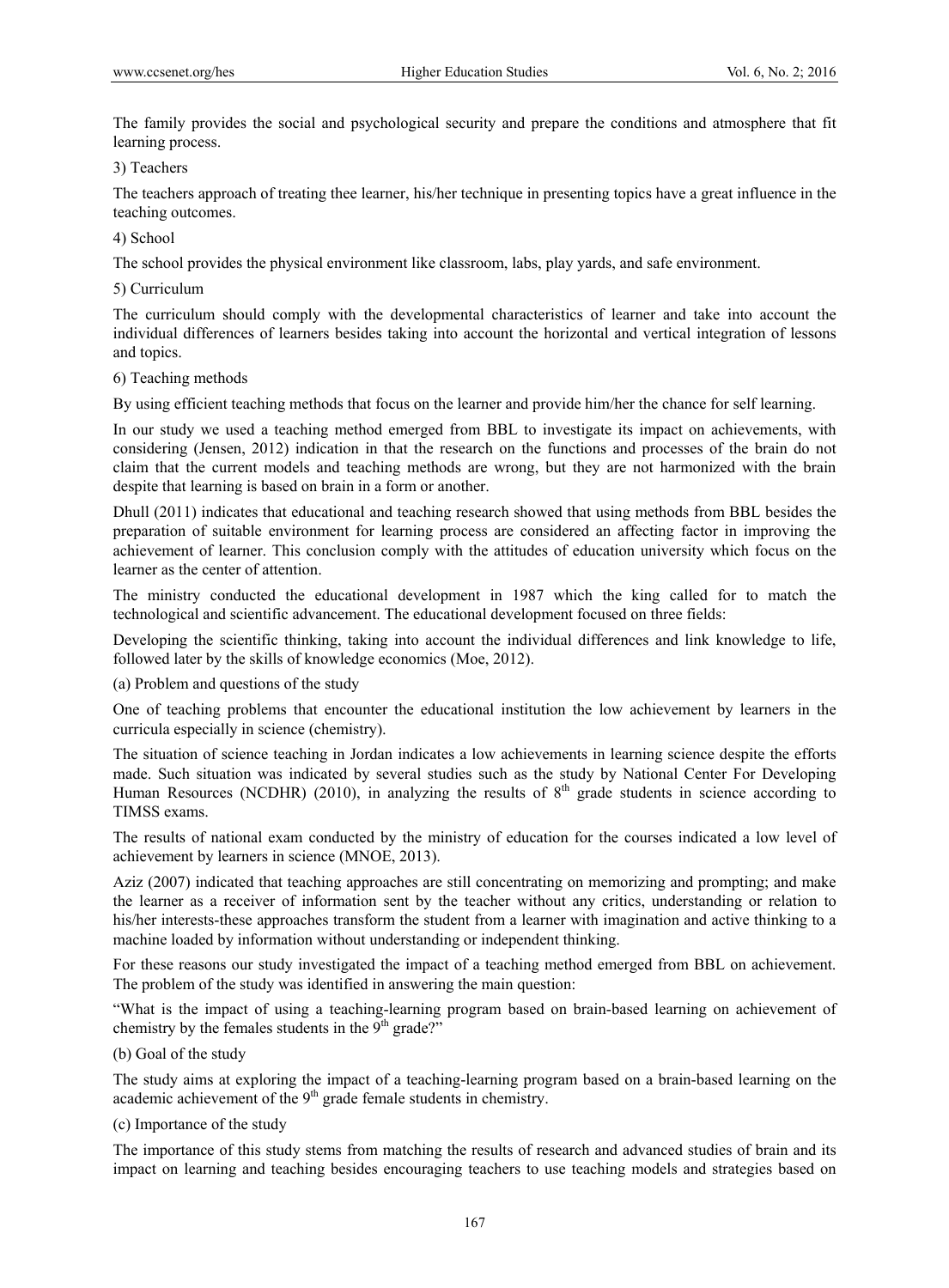modern educational theories. Its importance stems from the fact that the results may serve decision makes in ministry of education to adopt these strategies during preparation of academic curricula.

(d) Procedural definitions

Brain-based teaching-learning program:

It is the group of activities that are based on the research on brain. It consists objectives, tools and strategies based on the principle of brain-based learning during the sessions of learning in the topics of electrochemical cell bases-acids and minerals in chemistry course.

#### Academic achievement:

It is the sum of acquired knowledge, skills and experiences. It is measured by the score achieved in the exam prepared for chemistry.

Traditional method:

It is a teaching method a here leaner is the center of teaching process, with limited role bounded by receiving the information with less discussion and debate. This method depends on textbook, boards and teaching aids.

(e) Boundaries and limitations of study

1) the place limits: the  $9<sup>th</sup>$  grade female students at Ain Albaidha female secondary school in Tafila city.

2) the time limits: the study was conducted in the academic year 2014/2015 in the second semester.

3) topic limits: the study included only the topics of electrochemical cell, acids, bases, of chemistry text book dedicated for the 9<sup>th</sup> grade by the ministry of education in academic year 2012 by decision of education board no 2007 and the plans and tools developed for this study .

#### **4. Literature Review**

The topic of brain based leaning a new and growing topic. The researchers reviewed the previous studies which discussed the subject and concluded different results.

Altiti (2014) study aimed at exploring the impact of brain based teaching program on the achievement of the  $5<sup>th</sup>$ grade students in the science curriculum in Jordan.

The study sample consisted of 128 students, the results showed an impact of brain based teaching program on improving the achievement in sciences. There were differences with statistical significance among the means of achievement scores off the students for the favor of experimental group that applied the program. The study didn't show any differences with statistical significances attributed to the gender or interaction between gender and teaching method.

Saleh (2012) study aimed at estimating the effectiveness of brain based learning in enhancing the understanding and comprehension of Newton laws in physics. The sample consisted of 100 secondary stage students in northern Malaysia. The results showed effectiveness of this method in enhancing the understanding and comprehension of Newton laws.

Ozeden and gultleen (2008) study aimed at recognizing the impact of using the brain based learning on the achievement and sustain of impact in science curriculum.

The sample consisted of 22 students of the  $5<sup>th</sup>$  grade in turkey-the experimental group learned by the Traditional method. The results showed on effectiveness of brain based learning on achievement and sustain of impact.

Khattab (2013) study aimed at recognizing the impact o brain based learning theory in teaching mathematics on developing the skills of mathematical communication and mind arithmetic by the primary stage students. The sample consisted of 63 students of 3<sup>rd</sup> grade in Alfayoom, Egypt. The result indicated no statistically significant differences between the means of experimental group scores, who have the dominating side. for the exam of mathematical communication and mind arithmetic, and the means of control group, who have the dominating side for the exam of mathematical communication and mind arithmetic.

Alfilimbani (2014) study aimed at preparing a training program based on brain based learning and preparing an instrument to measure the motivity for mastering and a test of the impact of a training program on developing some characteristics of brain. The sample consisted of 68 students of cairo university who were selected randomly. The result concluded that there was an impact of the training program on academic achievement and motivity for mastering.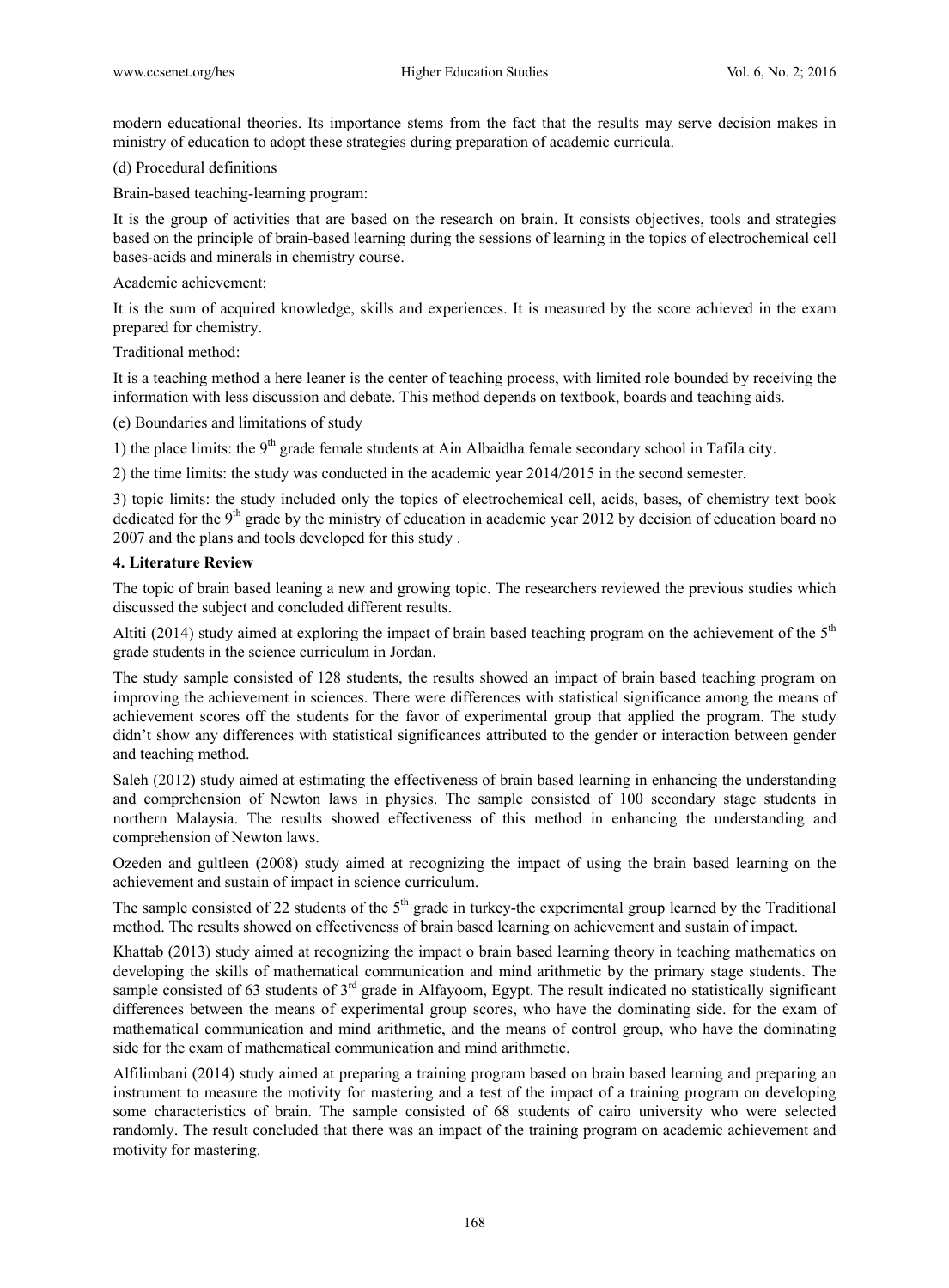Duman (2010) study aimed at recognizing the impact of using the brain-based learning on the achievement of students with different patterns of learning. The sample consisted of some students of social sciences at mugla university-turkey. The results indicated on a efficient brain-based learning, while there were no statistically significant differences among the learning patterns.

A general comment on literature review:

We note that the result of the previous studies indicated the efficiency of brain based learning in the teaching outcomes, different curricula and different stages of school.

Our study has benefited from these studies in preparing the theoretical framework and designing the teaching situations. Upon the knowledge of the researches this study distincted in introducing the variable of chemistry achievement.

#### **5. Methodology and Procedures**

This section includes the procedures adopted by the researchers to fulfill the study as follows:

#### *5.1 Population*

The population of this study consisted of all female students of the  $9<sup>th</sup>$  grade in Tafila city by 702 students.

*5.2 Sample* 

A sample of the students of  $9<sup>th</sup>$  grade in Ain Albaidha school was selected on purpose, due to easy access and two classrooms. The researchers assigned one classroom as an experimental group while the other one was the control group. The total of number of sample was 64 students.

#### *5.3 Instruments of the Study*

The researchers used the study plans for the teaching-learning program and the test of academic achievement.

5.3.1 The Brain-Based Learning of Teaching-Learning Program

The researchers prepared the teaching-learning program which consisted of 14 study plans that covered the topics of electrochemical cells, acids, bases and minerals. These plans were built according the brain based learning theory and its fire stages, beside preparing the topic plans to be taught experimentally.

The confidence of these plans and its validity were verified by experts and academics in terms of:

1) Lesson objectives.

2) Language structure.

- 3) The five stages of BBL.
- 4) The applied teaching strategies.
- 5) Scientific accuracy in preparing activities.
- 6) Experimental tests.
- 5.3.2 The Achievement Exam

The achievement exam for chemistry modules was prepared in 30 items upon multiple choice selection.

The stages of preparing the exam were:

- 1) Content analysis for the chemistry topics.
- 2) Identify the topics of electrochemical cells, acids, bases and minerals and its interactions.
- 3) Determine the topics goals and classifications.
- 4) Writing items on the basis of multiple choice with a key for answer.
- *5.4 Confidence of Achievement Exam*

The achievement exam was verified by experts and academics for confidence and validity. These experts included 9 chemistry teachers and academics in tafila university and Alhussein university. All reviews and suggestions of judges were taken into consideration by the researchers.

*5.5 Stability of Exam* 

The exam was applied on exploratory sample o 25 students o 9th grade at khawla bint alazwar school. According to the processing, the coefficient of stability was calculated by testing and retesting method by a gap of 21 days. The stability coefficient was 0.86, which indicated the validity of the achievement for the study purposes. The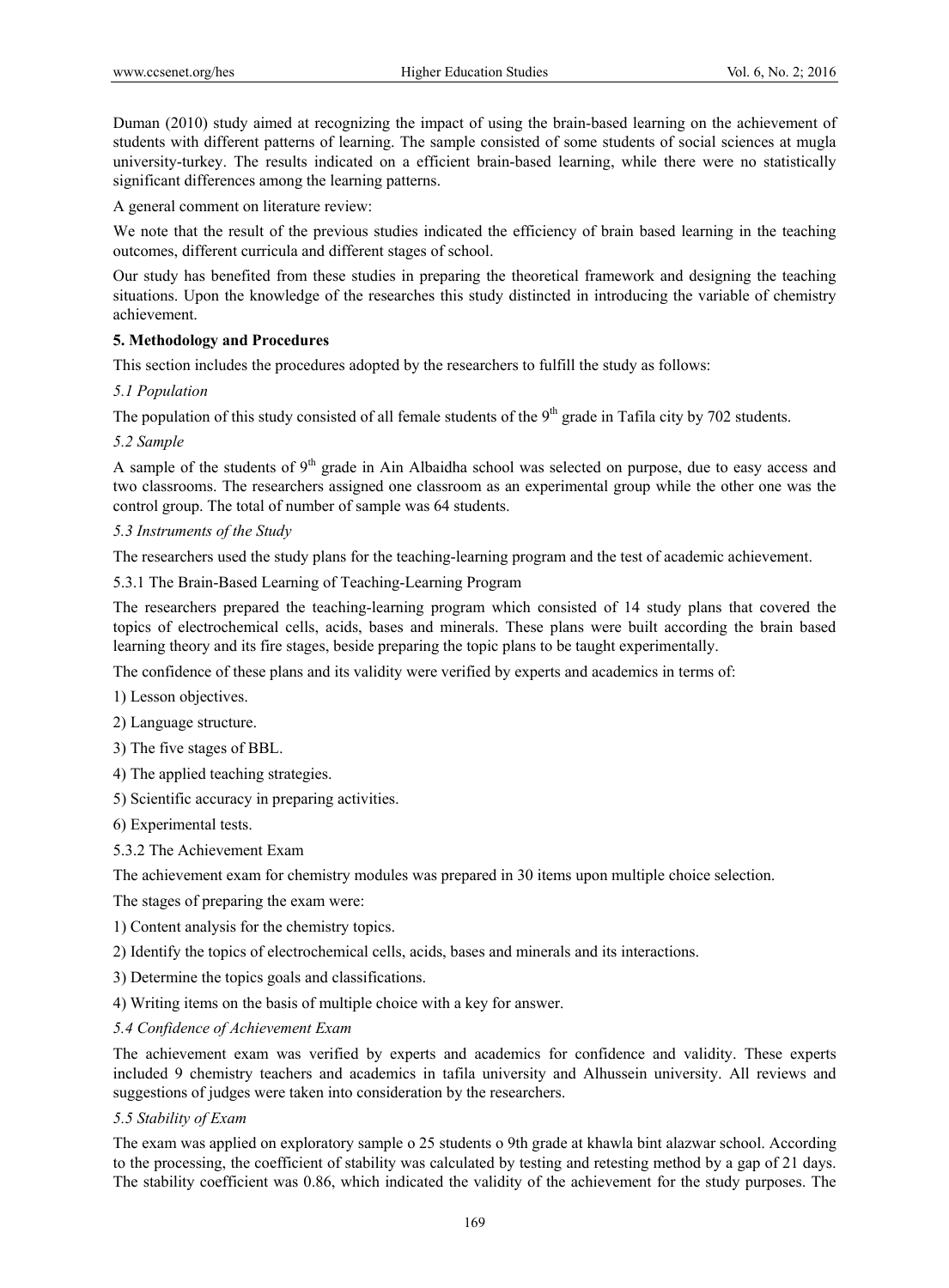researchers conducted an achievement exam for both group to assure theirs equivalency. The exam data was analyzed according T test where the researchers found no differences between the means of both groups.

## *5.6 Procedures of Applying the Study*

To obtain accurate results, the researchers adopted the following procedures:

(a) Identify the population and sample of the study.

(b) Tafila university communicated with the researchers of education the facilitate the mission of researchers.

(c) Develop a teaching-learning program that consists of chemistry curriculum for the 9th grade according to BBL.

(d) The experimental processing and control group were applied on the sample during the period from mars23-may 24, 2015, by two classes each week for each group.

(e) Develop the exam for the modules of electrochemical cell, acid, bases and mineral in chemistry curriculum for the 9th grade. The exam confidence to assure its confidence and stability.

(f) The exam of achievement was applied on both experimental and control group of the sample.

(g) Data was entered and processed by SPSS to obtain and explain results and recommendation.

## *5.7 Statistical Analysis*

The researchers applied the arithmetic means, standard deviation, and two independent samples test to compare equivalency of both groups. The researchers also applied ANCOVA to discover any differences among the arithmetic means of the students scores in both groups, besides applying the posterior test where the researchers calculated the effect size  $M^2$  as an additional measure.

# **6. Results**

## *6.1 Results Related to the Main Question*

"Who is the impact of applying a teaching-learning program based on brain-based learning on the academic achievement of the 9<sup>th</sup> grade students in chemistry syllabus?"

To answer this question the arithmetic means, standard deviations, for the students' scores in both groups, were calculated as shown in Table 1.

Table 1. Arithmetic means and standard deviations of the students performance in the exam of achievement (prior and posterior)

| Group        | No |            | Posterior<br>Piror exam appl |            |         |
|--------------|----|------------|------------------------------|------------|---------|
|              |    | Arith.mean | Std.dev                      | Arith mean | Std.dev |
| experimental | 32 | 13.16      | 2.529                        | 21.62      | 3.563   |
| control      | 32 | 14.12      | .773                         | 13.91      | 3.971   |

Table 1 shows different among the arithmetic means and standard deviations for the students' scores in the prior and posterior exam application. To test the statistical significance of these different the researchers applied ANCOVA to control the impact of prior application of exam. Table 2 shows the results of ANCOVA.

|  | Table 2. Analysis of ANCOVA for exam scores according to the method of teaching |
|--|---------------------------------------------------------------------------------|
|  |                                                                                 |

| Source of variance | Sum of squares | Freedom degrees | Average of squares | Calculated f                 | Significant degree |
|--------------------|----------------|-----------------|--------------------|------------------------------|--------------------|
| Prior exam         | 3.739          |                 | 3.739              | 33.226                       | 0.612              |
| Method of teach    | 932.986        |                 | 932.986            | 64.785                       | $0.00*$            |
| Error              | 878.480        | 61              | 14.401             | $\qquad \qquad \blacksquare$ |                    |
| Total              | 1815.205       | 63              | $\,$               | $\overline{\phantom{0}}$     |                    |

\*significant at  $a \leq 0.05$ .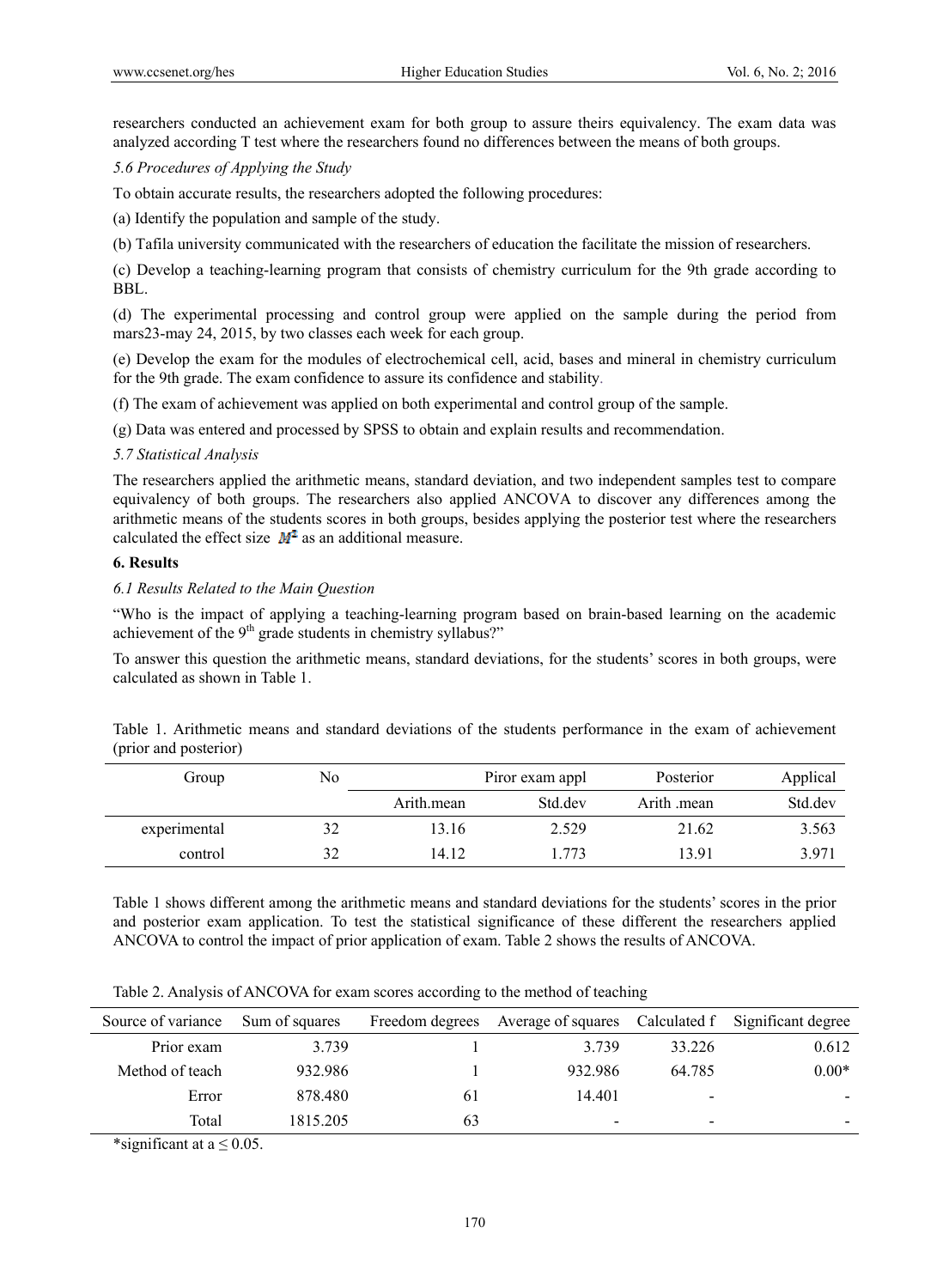The result of ANCOVA analysis in Table 3 indicates a statistically significant impact of teaching method in the academic achievement for the favor of experimental group. This result enhances the impact of teaching-learning program using the brain-based learning. The researchers applied the effect size by using Eta square which was equal to 0,80, so the teaching method based on BBL explained about 80% of variance in academic achievement of the students, while 20% of variance was attributed to other factors. In the light of the above mentioned results, researchers found that level of achievement has been improved by using BBL with the experimental group better than the control group. The researchers attributed this result to the benefits of using the BBL method and principles that were summarized by caine and caine (1997) and Jensen (2012). The strategies harmonized with principles, such as work in groups, encourage cooperation among students, indicate that teaching process will be more efficient when it is conducted within a teaching environment that provides students with chances to exchange experiences within collaboration groups.

The use of concept charts (maps) which leads to link the major and minor themes together, and organize the knowledge hierarchically makes learners more capable to use, retain the knowledge easily.

The note writing (taking notes) help in memorizing the written material. Marshall (2002) and obeidat and abu alsamsed (2005) emphasize that taking notes helps knowledge memorization, retrieving, developing, enhancing with more information.

It also establish new relations between previous and new knowledge. The use of brain storming helps in generating creative ideas through encountering new situation and problem by the students. The review of pervious lesson is found to be complementary to these strategies whether work in groups, concept charts, notes taking and brain storming activate the previous information in the brain.

Jensen (2010) discovered that information is not static so it needs frequent review and repetition, else it will be lost or leaked. These skills need more time to apply.

The application of several strategies has appositive impact on increasing the interaction of students to the class situations. In this context, Aljorani (2008) indicates that enrichment of teaching program, with the varied activities and techniques, can meet the needs and interests of students and take into account the individual differences, this enrichment also can develop positive attitudes and increase the learner self confidence which in turn will help students involve in the activities of teaching situations it also helps more relaxation, active processing and improve achievement.

The providing safe and suitable psycho-educational environment like joy, water drinking, collaborative learning, pre preparing the topic, use of science and computer labs, light and colors are vital factors that help controlling the learning method, and increase the students capabilities of academic achievement. In addition, the use of Know What Learn (KWL) strategy will help teacher to be sure of what learner knows and what she want and what she learned. This strategy helps linking the previous and later knowledge together.

The measure of effect size is an additional measure to determine the efficiency of independent variable (teaching method) in the dependent variable (academic achievement). The value of effect size was 80% and positive for teaching method.

The result of this study agreed with the study of Ozedn Gultken (2008) and differed than the study of Alsalti (2002).

## **7. Recommendation**

1) Apply BBL based models due to its importance for achievement.

2) It is necessary to organize the syllabus and content of the textbook, besides using the principles of learning based on brain.

3) It is necessary to conduct workshops for teachers in the filed of BBL and apply it in the classroom.

4) Use of BBL method in teaching chemistry and science.

#### **Refrences**

Alaamiri, M. (2002). *Brain-based learning*. Retrieved from http://www.sst5.com/read–article.aspx

Aldasouqi, H. (2013). *Stages of brain based learning*. Retrieved from http://www.dr-hannan–eldesouky–blogspot.com

Abdulbari, S. (2011). *Stages of brain-based learning*. Retrieved from http://www.abegs.org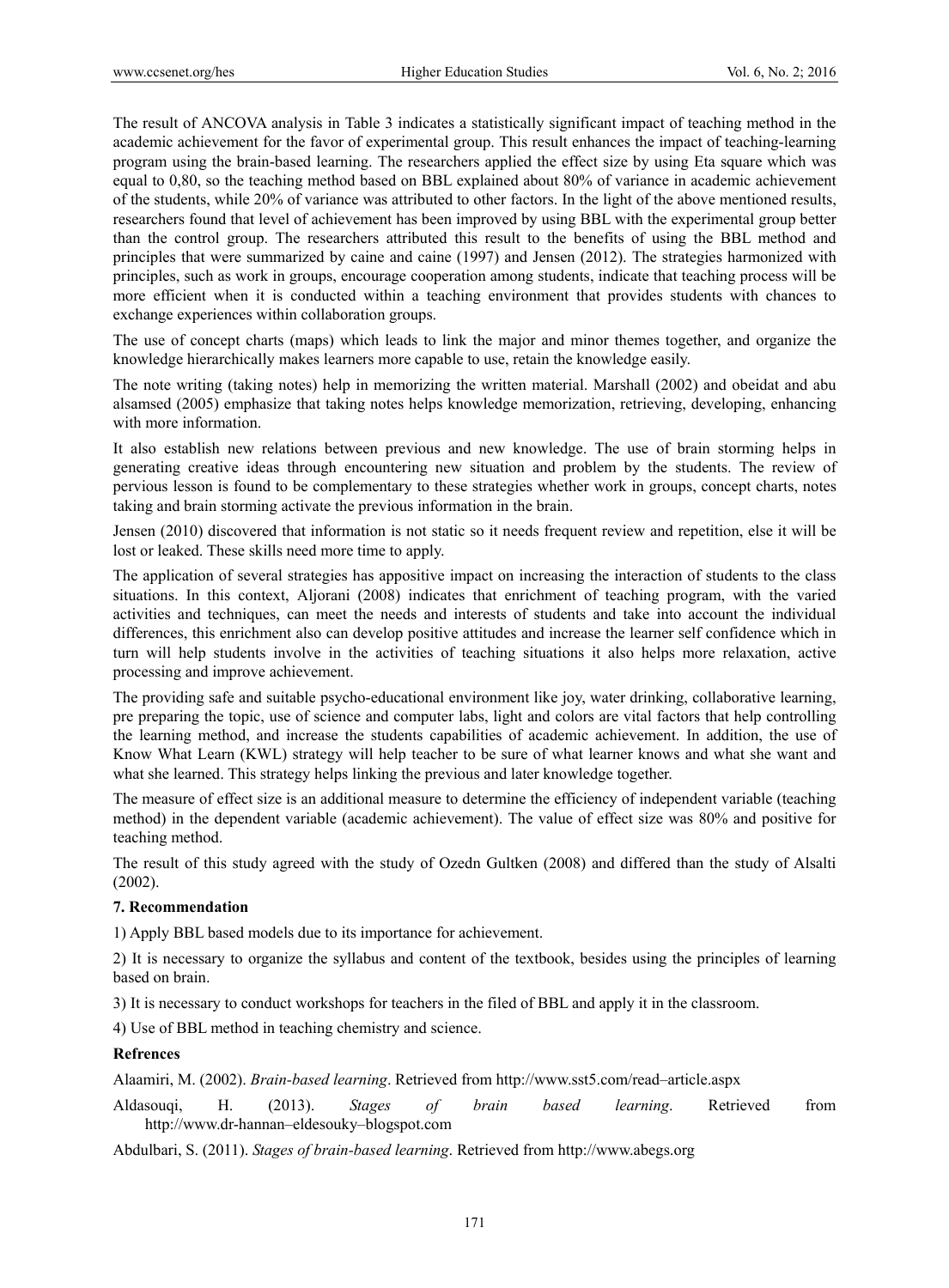- Abdulhadi, H. (2007). *Brain based learning and streaght of thinking*. Retrieved from http://www.hdacademy.com/montada
- Abdulmali, S. (2008). *The built brain*. Retrieved from http://www.alnafsy.com/ article
- Alfilimbani, D. (2014). *The impact of brain based learning training program and level of mastering on the development of skills of para learning and academic achievement in Saudi Arabia* (Unpublished doctoral dissertation). University of cario, Egypt.
- Aljorani, Y. (2008). *Teaching design according to brain-based learning and its impact on the achievement of 9th grade students in biology and development of their scientific thinking* (unpublished Phd dissertation). University of Baghdad, Iraq.
- Alkhataibeh, A. (2007). *Learning science for all*. Amman, Jordan.
- Almurabit, O. (2013). *Brain based learning*.
- Assalti, N. (2004). *Brain-based learning* (1st ed.). Amman, Jordan.
- Altiti, M. (2014). The impact of a brain-based teaching program on imporing the achievement of 5th grade students in sciences. *J .of islamie university*, *22*(1), 111-138.
- Caine, R., & Caine, G. (1997). *Making Connection: Teatching and Brain*. Alexandria, VA: ASCD.
- Dhull, I. (2011). *Brain Compatible Learning and Its Strategies*. Maui international academic conference maui, Hawaii, Usa.
- Duman, B. (2010). The effects of brain-based learning on the Academic Achievement of students with different learning styles. *Eric Journal Eduction Sciences*, *10*(4), 2077-2103.
- Jensen, E. (2001). *How can we apply the brain research in education* (lst ed.). Saudi Arabia.
- Jensen, E. (2012). *Teaching with the brain in mind, awork shop held by eric Jensen*. USA, Sanantonion. Retrived December 11, 2014, from http://www.jennsenlearning.com/pdf/10mosteffectiveTips.pdf
- Khttab, A. (2013). *The impact of using brain-based learning theory in mathematics teaching. On developing the skills of mathematical communication and mental arithmetic by the students of primary (basic) stage* (unpublished master's thesis). Alfayoom university, Egypt.
- Hashash, Y. (2008). *Anatomy, firsted; maktabat almojtma'a alarabi (pd)*. Amman, Jordan.
- Hsien, M. (2013). *Academic achievement and learning and its relationship with family and school*. Retrieved from http://www.fcdrs.com /mag/issue-4-13.html
- Marji, A. (2010). *Learning based on brain research almanhal altarbawi*. Retrived from http:// www.manhal.net
- Marshall, B. (2002). *The secrets of getting better grades: Study smarter not harder* (2nd ed.). Park Avenue: JIST Publishing, Inc.
- Ministry of education. (2012). *The general frameworks of sciences curricula for primary stage*. Almatabi'e alt'awoniqah, amman, Jordan.
- Ministry of education. (2013). *Statistical report for the results of national exam for controlling the quality of teaching for primary stage*. Amman, Jordan.
- Najeefi, T. (2013). *Human brain*. Retrieved from http://www.jilpress.com
- National center for developing human resources. (2010). *Analytic study of the performances level of Jordan students in the international study of sciences and mathematics*.
- Obeidat, T., & Abussameed, S. (2013). *Brain function-based learning*. Retrieved from http://www.anawatifly.blasspot
- Ozden, M., & Gulteki, M. (2008). The Effects of Brain-Based learning on Academic Achievement and Retention of knowledge in science course. *Electronic journal of science Education*, *12*(1), 1-17.
- Saadah, J., & Ibrahim, A. (2008). *Contemporary school curriculum* (1st ed.). Dar alfikr amman, Jordan.
- Saleh, S. (2011). The effectiveness of the brain based teaching approach in enhancing scientific understanding of Newtonian physics among form four Student. *International Journal of Environmental & Science Education*, *7*(1), 107-122.